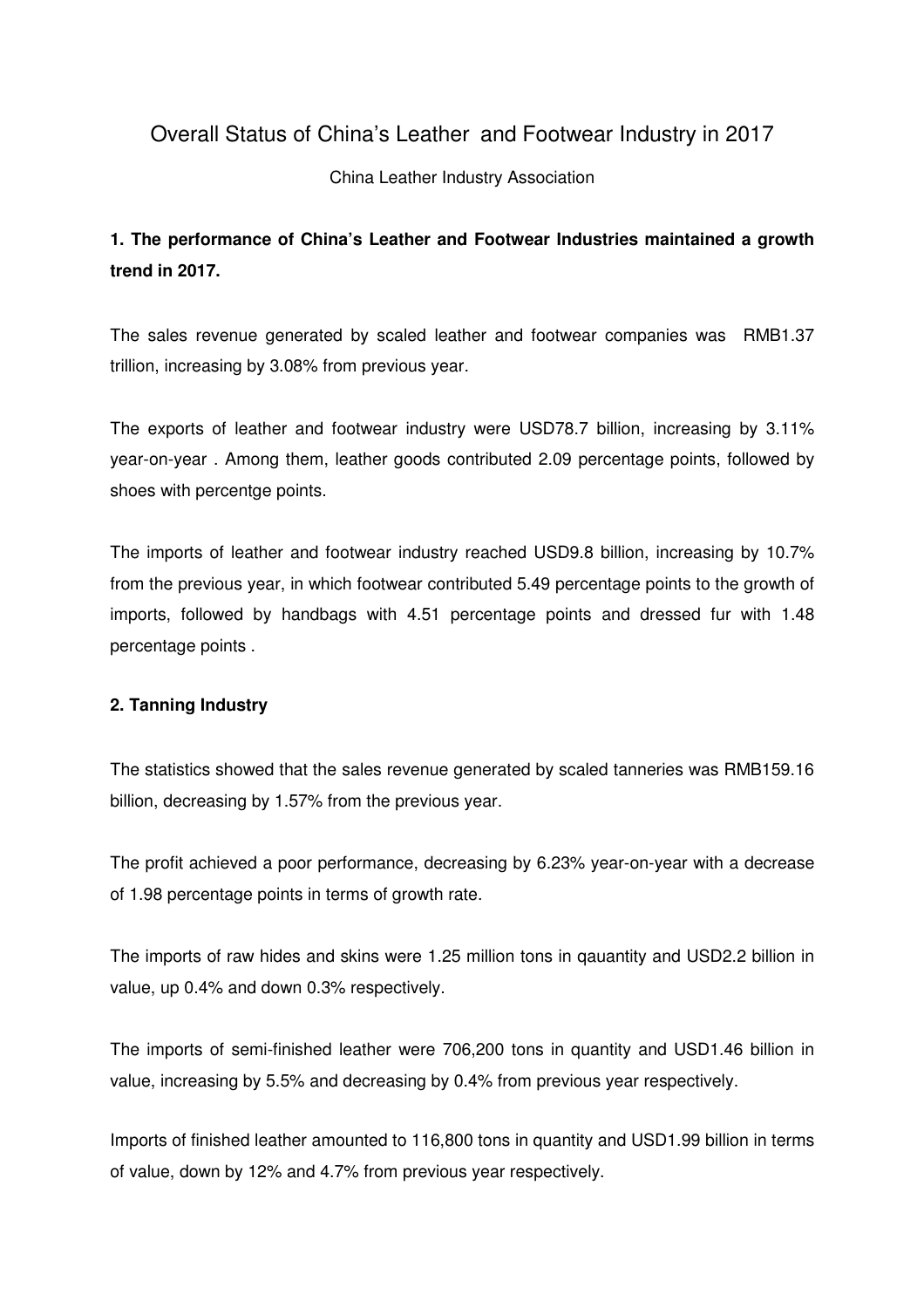#### **3. Footwear Industry**

The sales revenue generated by scaled footwear manufacturers were RMB773.8 billion, rising by 4.41% from previous year.

Exports of footwear were 9.62 billion pairs and USD45.59 billion in value, up 3.7% and 1.7% from 2016 respectively. At the same time, China imported 139 million pairs of shoes with USD3.20 billion in terms of value, up 23.8% and 18% than previous year respectively.

#### Among them:

The output of leather shoes reached 4.48 billion pairs, up 1.29% year-on-year, but down by 0.71% in terms of growth rate.

Exports of leather footwear were USD680 million pairs in quantity and USD9.30 billion in value, decreasing by 1.2% and 3.4% respectively, while imports of that were 37.48 million pairs and USD1.41 billion, showing a decrease of 10% and 6.5% respectively.

#### **4. Challenges and opportunities in the forthcoming future**

Now, China economic development has entered the middle stage of 13th Five-Year. The economy has been in transition and supply-side reform, which has achieved initial success. China's GDP growth in 2017 was 6.9%. In the new period, China leather industry faces new challenges as well as opportunities, mainly in the following aspects:

--- Due to slow recovery of globle economy, rising of trade protectionism and increasing of geopolitical uncertainty, the exports of China's leather industry faces great pressure.

--- with stricter requirements for pollution control especially in tanning and footwear making, much more upgraded cleaner and pollution control technologies and equipments are needed.

--- Explosion of new domestic sales channel.